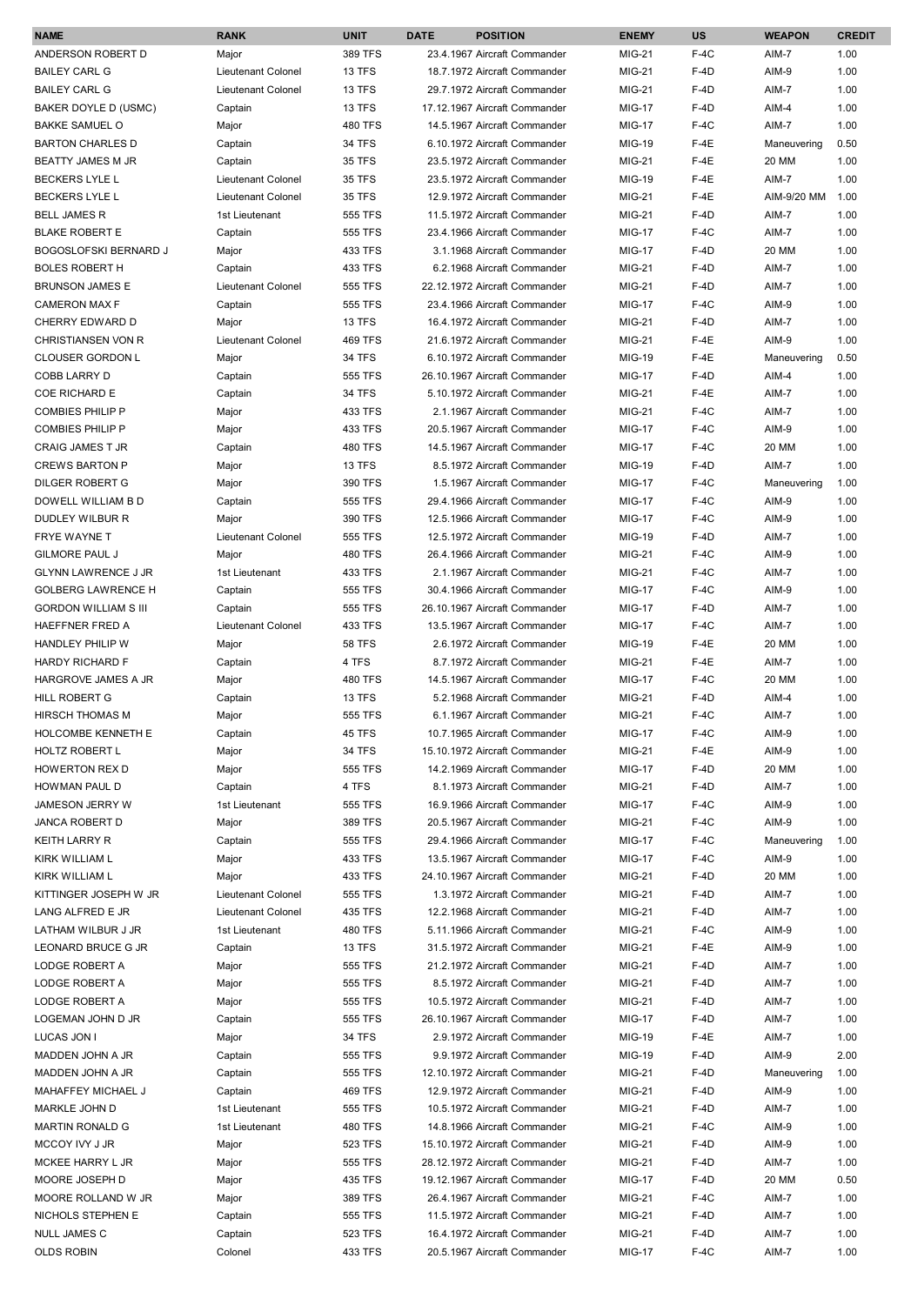| <b>OLDS ROBIN</b>           | Colonel                   | 433 TFS        | 20.5.1967 Aircraft Commander          | <b>MIG-17</b> | $F-4C$       | AIM-9       | 1.00 |
|-----------------------------|---------------------------|----------------|---------------------------------------|---------------|--------------|-------------|------|
| <b>OLDS ROBIN</b>           | Colonel                   | 555 TFS        | 2.1.1967 Aircraft Commander           | <b>MIG-21</b> | $F-4C$       | AIM-9       | 1.00 |
| <b>OLDS ROBIN</b>           | Colonel                   | 555 TFS        | 4.5.1967 Aircraft Commander           | <b>MIG-21</b> | $F-4C$       | AIM-9       | 1.00 |
| OLMSTED FREDERICK S JR      | Captain                   | <b>13 TFS</b>  | 30.3.1972 Aircraft Commander          | <b>MIG-21</b> | $F-4D$       | AIM-7       | 1.00 |
| OLMSTED FREDERICK S JR      | Captain                   | <b>13 TFS</b>  | 16.4.1972 Aircraft Commander          | <b>MIG-21</b> | $F-4D$       | AIM-7       | 1.00 |
| PARDO JOHN R                | Major                     | 433 TFS        | 20.5.1967 Aircraft Commander          | <b>MIG-17</b> | $F-4C$       | AIM-9       | 1.00 |
| PASCOE RICHARD M            | Captain                   | 555 TFS        | 6.1.1967 Aircraft Commander           | <b>MIG-21</b> | $F-4C$       | AIM-7       | 1.00 |
| PASCOE RICHARD M            | Major                     | 555 TFS        | 5.6.1967 Aircraft Commander           | <b>MIG-17</b> | $F-4C$       | AIM-9       | 1.00 |
| PRIESTER DURWOOD K          | Major                     | <b>480 TFS</b> | 5.6.1967 Aircraft Commander           | <b>MIG-17</b> | $F-4C$       | 20 MM       | 1.00 |
| <b>RADEKER WALTER S III</b> | Captain                   | 555 TFS        | 2.1.1967 Aircraft Commander           | <b>MIG-21</b> | $F-4C$       | AIM-9       | 1.00 |
| RASPBERRY EVERETT T JR      |                           | 555 TFS        | 2.1.1967 Aircraft Commander           | <b>MIG-21</b> | $F-4C$       | AIM-9       | 1.00 |
|                             | Captain                   |                |                                       |               |              |             |      |
| RASPBERRY EVERETT T JR      | Captain                   | 555 TFS        | 5.6.1967 Aircraft Commander           | <b>MIG-17</b> | $F-4D$       | AIM-7       | 1.00 |
| RETTERBUSH GARY L           | Major                     | <b>35 TFS</b>  | 12.9.1972 Aircraft Commander          | <b>MIG-21</b> | $F-4E$       | 20 MM       | 1.00 |
| RETTERBUSH GARY L           | Major                     | <b>35 TFS</b>  | 8.10.1972 Aircraft Commander          | <b>MIG-21</b> | $F-4E$       | 20 MM       | 1.00 |
| RICHARD LAWRENCE G (USMC)   | Captain                   | <b>58 TFS</b>  | 12.8.1972 Aircraft Commander          | <b>MIG-21</b> | $F-4E$       | AIM-7       | 1.00 |
| RITCHIE RICHARD S           | Captain                   | 555 TFS        | 10.5.1972 Aircraft Commander          | <b>MIG-21</b> | $F-4D$       | AIM-7       | 1.00 |
| RITCHIE RICHARD S           | Captain                   | 555 TFS        | 31.5.1972 Aircraft Commander          | <b>MIG-21</b> | F-4D         | AIM-7       | 1.00 |
| RITCHIE RICHARD S           | Captain                   | 555 TFS        | 8.7.1972 Aircraft Commander           | <b>MIG-21</b> | $F-4E$       | AIM-7       | 2.00 |
| RITCHIE RICHARD S           | Captain                   | 555 TFS        | 28.8.1972 Aircraft Commander          | <b>MIG-21</b> | F-4D         | AIM-7       | 1.00 |
| ROBERTS THOMAS S            | Captain                   | 45 TFS         | 10.7.1965 Aircraft Commander          | <b>MIG-17</b> | $F-4C$       | AIM-9       | 1.00 |
| RUBUS GARY M                | Captain                   | 307 TFS        | 15.10.1972 Aircraft Commander         | <b>MIG-21</b> | $F-4E$       | 20 MM       | 1.00 |
| SHEFFLER FRED W             | Captain                   | 336 TFS        | 15.8.1972 Aircraft Commander          | <b>MIG-21</b> | $F-4E$       | AIM-7       | 1.00 |
| SHOLDERS GARY L             | Captain                   | 555 TFS        | 21.12.1972 Aircraft Commander         | <b>MIG-21</b> | $F-4D$       | Maneuvering | 1.00 |
| SIMMONDS DARRELL D          | Captain                   | 435 TFS        | 6.11.1967 Aircraft Commander          | <b>MIG-17</b> | $F-4D$       | 20 MM       | 2.00 |
| SIMONET KENNETH A           | Major                     | 435 TFS        | 18.1.1968 Aircraft Commander          | <b>MIG-17</b> | F-4D         | AIM-4       | 1.00 |
| <b>SQUIER CLAYTON K</b>     | <b>Lieutenant Colonel</b> | 435 TFS        | 3.1.1968 Aircraft Commander           | <b>MIG-17</b> | $F-4D$       | AIM-4       | 1.00 |
| STONE JOHN B                | Captain                   | 433 TFS        | 2.1.1967 Aircraft Commander           | <b>MIG-21</b> | $F-4C$       | AIM-7       | 1.00 |
| SWENDNER WILLIAM J          | Captain                   | 480 TFS        | 14.7.1966 Aircraft Commander          | <b>MIG-21</b> | $F-4C$       | AIM-9       | 1.00 |
| TAFT GENE E                 | Lieutenant Colonel        | 4 TFS          | 29.7.1972 Aircraft Commander          | <b>MIG-21</b> | $F-4E$       | AIM-7       | 1.00 |
| TIBBETT CALVIN B            | Captain                   | 555 TFS        | 9.9.1972 Aircraft Commander           | <b>MIG-21</b> | $F-4D$       | 20 MM       | 1.00 |
| TIBBETT CALVIN B            | Captain                   | 555 TFS        | 16.9.1972 Aircraft Commander          | <b>MIG-21</b> | $F-4E$       | AIM-9       | 1.00 |
| <b>TITUS ROBERT F</b>       | Lieutenant Colonel        | 389 TFS        | 20.5.1967 Aircraft Commander          | <b>MIG-21</b> | $F-4C$       | AIM-7       | 1.00 |
| <b>TITUS ROBERT F</b>       | <b>Lieutenant Colonel</b> | 389 TFS        | 22.5.1967 Aircraft Commander          | <b>MIG-21</b> | $F-4C$       | 20 MM       | 1.00 |
|                             | Lieutenant Colonel        | 389 TFS        |                                       |               |              |             | 1.00 |
| TITUS ROBERT F              |                           | <b>480 TFS</b> | 22.5.1967 Aircraft Commander          | <b>MIG-21</b> | $F-4C$       | AIM-9       | 1.00 |
| <b>TUCK JAMES E</b>         | Major                     |                | 5.11.1966 Aircraft Commander          | <b>MIG-21</b> | $F-4C$       | AIM-7       |      |
| <b>WESTPHAL CURTIS D</b>    | Lieutenant Colonel        | 13 TFS         | 13.10.1972 Aircraft Commander         | <b>MIG-21</b> | $F-4D$       | AIM-7       | 1.00 |
| WETTERHAHN RALPH F          | 1st Lieutenant            | 555 TFS        | 2.1.1967 Aircraft Commander           | <b>MIG-21</b> | $F-4C$       | AIM-7       | 1.00 |
| WHITE SAMMY C               | Captain                   | 4 TFS          | 19.8.1972 Aircraft Commander          | <b>MIG-21</b> | $F-4E$       | AIM-7       | 1.00 |
| WILLIAMS DAVID O JR         | Colonel                   | 435 TFS        | 14.2.1968 Aircraft Commander          | <b>MIG-17</b> | $F-4D$       | AIM-7       | 1.00 |
| <b>GRAHAM JAMES L</b>       | Major                     | 333 TFS        | 19.12.1967 Electronic Warfare Officer | <b>MIG-17</b> | F-105F       | 20 MM       | 0.50 |
| <b>JOHNSON HAROLD E</b>     | Captain                   | 357 TFS        | 19.4.1967 Electronic Warfare Officer  | <b>MIG-17</b> | F-105F       | 20 MM       | 1.00 |
| WHEELER WILLIAM H           | Major                     | 357 TFS        | 19.12.1967 Electronic Warfare Officer | <b>MIG-17</b> | F-105F       | 20 MM       | 1.00 |
| MOORE ALBERT E              | Airman 1st Class          | 307 SW         | 24.12.1972 Gunner                     | MIG-21        | <b>B-52D</b> | .50 CALIBER | 1.00 |
| TURNER SAMUEL O             | <b>Staff Sergeant</b>     | 307 SW         | 18.12.1972 Gunner                     | MIG-21        | <b>B-52D</b> | .50 CALIBER | 1.00 |
| ANDERSON RONALD C           | Captain                   | 45 TFS         | 10.7.1965 Pilot                       | <b>MIG-17</b> | $F-4C$       | AIM-9       | 1.00 |
| <b>BASEL GENE I</b>         | Captain                   | 354 TFS        | 27.10.1967 Pilot                      | <b>MIG-17</b> | F-105D       | 20 MM       | 1.00 |
| BATTISTA ROBERT B           | 1st Lieutenant            | 433 TFS        | 6.2.1968 Pilot                        | MIG-21        | F-4D         | AIM-7       | 1.00 |
| BEVER MICHAEL R             | 1st Lieutenant            | 433 TFS        | 13.5.1967 Pilot                       | <b>MIG-17</b> | $F-4C$       | AIM-7       | 1.00 |
| <b>BLANK KENNETH T</b>      | Major                     | <b>34 TFS</b>  | 18.8.1966 Pilot                       | <b>MIG-17</b> | F-105D       | 20 MM       | 1.00 |
| <b>BLEAKLEY ROBERT A</b>    | 1st Lieutenant            | 555 TFS        | 29.4.1966 Pilot                       | <b>MIG-17</b> | $F-4C$       | Maneuvering | 1.00 |
| BONGARTZ THEODORE R         | 1st Lieutenant            | 433 TFS        | 24.10.1967 Pilot                      | <b>MIG-21</b> | $F-4D$       | 20 MM       | 1.00 |
| BRESTEL MAX C               | Captain                   | 354 TFS        | 10.3.1967 Pilot                       | <b>MIG-17</b> | F-105D       | 20 MM       | 2.00 |
| BUTTELL DUANE A JR          | 1st Lieutenant            | 480 TFS        | 14.7.1966 Pilot                       | MIG-21        | $F-4C$       | AIM-9       | 1.00 |
| CARY LAWRENCE E             | 1st Lieutenant            | 433 TFS        | 2.1.1967 Pilot                        | MIG-21        | $F-4C$       | AIM-7       | 1.00 |
| <b>CLARK ARTHUR C</b>       | Captain                   | 45 TFS         | 10.7.1965 Pilot                       | <b>MIG-17</b> | $F-4C$       | AIM-9       | 1.00 |
| <b>CLIFTON CHARLES C</b>    | 1st Lieutenant            | 555 TFS        | 2.1.1967 Pilot                        | MIG-21        | $F-4C$       | AIM-9       | 1.00 |
| <b>COUCH CHARLES W</b>      | Captain                   | 354 TFS        | 13.5.1967 Pilot                       | <b>MIG-17</b> | F-105D       | 20 MM       | 1.00 |
| <b>CROKER STEPHEN B</b>     | 1st Lieutenant            | 433 TFS        | 20.5.1967 Pilot                       | <b>MIG-17</b> | $F-4C$       | AIM-7       | 1.00 |
| <b>CROKER STEPHEN B</b>     | 1st Lieutenant            | 433 TFS        | 20.5.1967 Pilot                       | <b>MIG-17</b> | $F-4C$       | AIM-9       | 1.00 |
| DALTON WILLIAM M            | Major                     | 333 TFS        | 19.12.1967 Pilot                      | <b>MIG-17</b> | F-105F       | 20 MM       | 0.50 |
|                             |                           |                |                                       |               |              |             |      |
| DEMUTH STEPHEN H            | 1st Lieutenant            | <b>480 TFS</b> | 14.5.1967 Pilot                       | <b>MIG-17</b> | $F-4C$       | 20 MM       | 1.00 |
| DENNIS ARTHUR F             | Lieutenant Colonel        | 357 TFS        | 28.4.1967 Pilot                       | <b>MIG-17</b> | F-105D       | 20 MM       | 1.00 |
| DICKEY ROY S                | Major                     | 469 TFS        | 4.12.1966 Pilot                       | <b>MIG-17</b> | F-105D       | 20 MM       | 1.00 |
| DREW PHILIP M               | Captain                   | 357 TFS        | 19.12.1967 Pilot                      | <b>MIG-17</b> | F-105F       | 20 MM       | 1.00 |
| DUNNEGAN CLIFTON P JR       | 1st Lieutenant            | 433 TFS        | 2.1.1967 Pilot                        | <b>MIG-21</b> | $F-4C$       | AIM-7       | 1.00 |
| DUTTON LEE R                | 1st Lieutenant            | 433 TFS        | 2.1.1967 Pilot                        | MIG-21        | $F-4C$       | AIM-7       | 1.00 |
| ESKEW WILLIAM E             | Captain                   | 354 TFS        | 19.4.1967 Pilot                       | <b>MIG-17</b> | F-105D       | 20 MM       | 1.00 |
| <b>EVANS ROBERT E</b>       | 1st Lieutenant            | 555 TFS        | 23.4.1966 Pilot                       | <b>MIG-17</b> | $F-4C$       | AIM-9       | 1.00 |
| FEIGHNY JAMES P JR          | 1st Lieutenant            | 435 TFS        | 14.2.1968 Pilot                       | <b>MIG-17</b> | $F-4D$       | AIM-7       | 1.00 |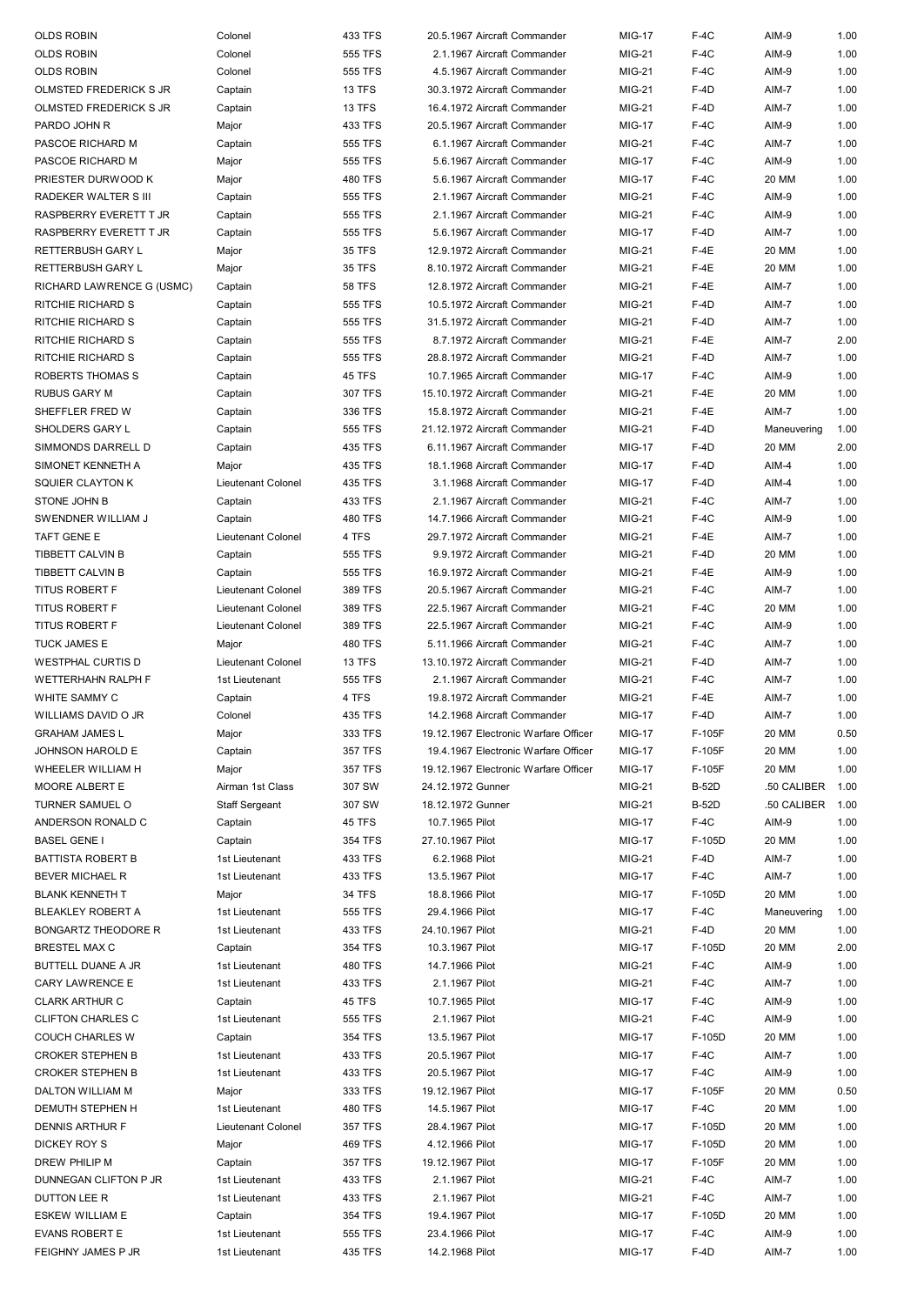| <b>GAST PHILIP C</b>     | Lieutenant Colonel | 354 TFS       | 13.5.1967 Pilot                   | <b>MIG-17</b> | F-105D | 20 MM       | 1.00 |
|--------------------------|--------------------|---------------|-----------------------------------|---------------|--------|-------------|------|
| <b>GEORGE SW</b>         | 1st Lieutenant     | 555 TFS       | 23.4.1966 Pilot                   | <b>MIG-17</b> | $F-4C$ | AIM-7       | 1.00 |
|                          |                    |               |                                   |               |        |             |      |
| GOSSARD HALBERT E        | 1st Lieutenant     | 555 TFS       | 29.4.1966 Pilot                   | <b>MIG-17</b> | $F-4C$ | AIM-9       | 1.00 |
| <b>GULLICK FRANCIS M</b> | Captain            | 555 TFS       | 5.6.1967 Pilot                    | <b>MIG-17</b> | F-4D   | AIM-7       | 1.00 |
| HARDGRAVE GERALD D       | 1st Lieutenant     | 555 TFS       | 30.4.1966 Pilot                   | <b>MIG-17</b> | $F-4C$ | AIM-9       | 1.00 |
| HIGGINS HARRY E          | Major              | 357 TFS       | 28.4.1967 Pilot                   | <b>MIG-17</b> | F-105D | 20 MM       | 1.00 |
| HUNEKE BRUCE V           | 1st Lieutenant     | <b>13 TFS</b> | 5.2.1968 Pilot                    | MIG-21        | F-4D   | AIM-4       | 1.00 |
| HUNT JACK W              | Major              | 354 TFS       | 19.4.1967 Pilot                   | <b>MIG-17</b> | F-105D | 20 MM       | 1.00 |
| HUSKEY RICHARD L         | Captain            | 433 TFS       | 3.1.1968 Pilot                    | <b>MIG-17</b> | F-4D   | 20 MM       | 1.00 |
|                          |                    |               |                                   |               |        |             |      |
| KJER FRED D              | Captain            | 389 TFS       | 23.4.1967 Pilot                   | MIG-21        | $F-4C$ | AIM-7       | 1.00 |
| KLAUSE KLAUS J           | 1st Lieutenant     | 480 TFS       | 5.11.1966 Pilot                   | <b>MIG-21</b> | $F-4C$ | AIM-9       | 1.00 |
| KRIEPS RICHARD N         | 1st Lieutenant     | 480 TFS       | 14.7.1966 Pilot                   | <b>MIG-21</b> | $F-4C$ | AIM-9       | 1.00 |
| KRINGELIS IMANTES        | 1st Lieutenant     | 390 TFS       | 12.5.1966 Pilot                   | <b>MIG-17</b> | $F-4C$ | AIM-9       | 1.00 |
| KUSTER RALPH L JR        | Major              | <b>13 TFS</b> | 3.6.1967 Pilot                    | <b>MIG-17</b> | F-105D | 20 MM       | 1.00 |
| LAFEVER WILLIAM D        | 1st Lieutenant     | 555 TFS       | 4.5.1967 Pilot                    | <b>MIG-21</b> | $F-4C$ | AIM-9       | 1.00 |
| LAFFERTY DANIEL L        | 1st Lieutenant     | 433 TFS       | 20.5.1967 Pilot                   | <b>MIG-17</b> | $F-4C$ | AIM-9       | 1.00 |
|                          |                    |               |                                   |               |        |             |      |
| LAMBERT ROBERT W         | Captain            | 480 TFS       | 14.5.1967 Pilot                   | <b>MIG-17</b> | $F-4C$ | AIM-7       | 1.00 |
| LAVOY ALAN A             | Captain            | 555 TFS       | 26.10.1967 Pilot                  | <b>MIG-17</b> | $F-4D$ | AIM-4       | 1.00 |
| LESAN THOMAS C           | Captain            | 333 TFS       | 30.4.1967 Pilot                   | <b>MIG-17</b> | F-105D | 20 MM       | 1.00 |
| MCCOY FREDERICK E II     | 1st Lieutenant     | 555 TFS       | 26.10.1967 Pilot                  | <b>MIG-17</b> | $F-4D$ | AIM-7       | 1.00 |
| MCKINNEY GEORGE H JR     | 1st Lieutenant     | 435 TFS       | 6.11.1967 Pilot                   | <b>MIG-17</b> | $F-4D$ | 20 MM       | 2.00 |
| MCKINNEY GEORGE H JR     | 1st Lieutenant     | 435 TFS       | 19.12.1967 Pilot                  | <b>MIG-17</b> | F-4D   | 20 MM       | 0.50 |
| MONSEES JAMES H          | 1st Lieutenant     | 555 TFS       | 26.10.1967 Pilot                  | <b>MIG-17</b> | F-4D   | AIM-7       | 1.00 |
| <b>MOSS RANDY P</b>      | 1st Lieutenant     | 435 TFS       | 12.2.1968 Pilot                   | <b>MIG-21</b> | $F-4D$ | AIM-7       | 1.00 |
|                          |                    | 435 TFS       |                                   |               |        |             |      |
| MULDOON MICHAEL D        | 1st Lieutenant     |               | 3.1.1968 Pilot                    | <b>MIG-17</b> | F-4D   | AIM-4       | 1.00 |
| MURRAY, JAMES E III      | 1st Lieutenant     | 555 TFS       | 2.1.1967 Pilot                    | MIG-21        | $F-4C$ | AIM-9       | 1.00 |
| OSBORNE CARL D           | Major              | 333 TFS       | 13.5.1967 Pilot                   | <b>MIG-17</b> | F-105D | AIM-9       | 1.00 |
| PANKHURST JOHN E         | Captain            | 480 TFS       | 5.6.1967 Pilot                    | <b>MIG-17</b> | $F-4C$ | 20 MM       | 1.00 |
| RABENI JOHN J JR         | 1st Lieutenant     | 480 TFS       | 5.11.1966 Pilot                   | MIG-21        | $F-4C$ | AIM-7       | 1.00 |
| RICHTER KARL W           | 1st Lieutenant     | 421 TFS       | 21.9.1966 Pilot                   | <b>MIG-17</b> | F-105D | 20 MM       | 1.00 |
| RILLING ROBERT G         | Major              | 333 TFS       | 13.5.1967 Pilot                   | <b>MIG-17</b> | F-105D | AIM-9       | 1.00 |
| ROBERTS WILLIAM E JR     | 1st Lieutenant     | 389 TFS       | 20.5.1967 Pilot                   | MIG-21        | $F-4C$ | AIM-9       | 1.00 |
| ROSE DOUGLAS B           | 1st Lieutenant     | 555 TFS       | 16.9.1966 Pilot                   | <b>MIG-17</b> | $F-4C$ | AIM-9       | 1.00 |
| RUSSELL DONALD M         | Major              | 333 TFS       | 18.10.1967 Pilot                  | <b>MIG-17</b> | F-105D | 20 MM       | 1.00 |
| RYAN JOHN D JR           | 1st Lieutenant     | 13 TFS        | 17.12.1967 Pilot                  | <b>MIG-17</b> | F-4D   | AIM-4       | 1.00 |
|                          | Colonel            |               |                                   |               |        |             | 1.00 |
| SCOTT ROBERT R           |                    | 333 TFS       | 26.3.1967 Pilot                   | <b>MIG-17</b> | F-105D | 20 MM       |      |
| SEARS JAMES F            | 1st Lieutenant     | 389 TFS       | 26.4.1967 Pilot                   | MIG-21        | $F-4C$ | AIM-7       | 1.00 |
| SEAVER MAURICE E JR      | Major              | 44 TFS        | 13.5.1967 Pilot                   | <b>MIG-17</b> | F-105D | 20 MM       | 1.00 |
| SHARP JERRY K            | 1st Lieutenant     | 555 TFS       | 2.1.1967 Pilot                    | <b>MIG-21</b> | $F-4C$ | AIM-7       | 1.00 |
| SMITH WAYNE O            | 1st Lieutenant     | 435 TFS       | 18.1.1968 Pilot                   | <b>MIG-17</b> | $F-4D$ | AIM-4       | 1.00 |
| SMITH WILLIAM T          | 1st Lieutenant     | 480 TFS       | 26.4.1966 Pilot                   | MIG-21        | $F-4C$ | AIM-9       | 1.00 |
| STRASSWIMMER ROGER J     | 1st Lieutenant     | 555 TFS       | 6.1.1967 Pilot                    | MIG-21        | $F-4C$ | AIM-7       | 1.00 |
| SUZANNE JACQUES A        | Captain            | 333 TFS       | 12.5.1967 Pilot                   | <b>MIG-17</b> | F-105D | 20 MM       | 1.00 |
| TALLEY JAMES T           | 1st Lieutenant     | 480 TFS       | 14.5.1967 Pilot                   | <b>MIG-17</b> | $F-4C$ | 20 MM       | 1.00 |
| THIES MACK               | 1st Lieutenant     | 390 TFS       | 1.5.1967 Pilot                    | <b>MIG-17</b> | $F-4C$ | Maneuvering | 1.00 |
| THORSNESS LEO K          |                    | 357 TFS       |                                   |               |        |             | 1.00 |
|                          | Major              |               | 19.4.1967 Pilot                   | <b>MIG-17</b> | F-105F | 20 MM       |      |
| TOLMAN FREDERICK G       | Major              | 354 TFS       | 19.4.1967 Pilot                   | <b>MIG-17</b> | F-105D | 20 MM       | 1.00 |
| TRACY FRED L             | Major              | 388 TFW       | 29.6.1966 Pilot                   | <b>MIG-17</b> | F-105D | 20 MM       | 1.00 |
| VOIGT TED L II           | 1st Lieutenant     | 555 TFS       | 14.2.1968 Pilot                   | <b>MIG-17</b> | $F-4D$ | 20 MM       | 1.00 |
| WALDROP DAVID B III      | 1st Lieutenant     | 34 TFS        | 23.8.1967 Pilot                   | <b>MIG-17</b> | F-105D | 20 MM       | 1.00 |
| WAYNE STEPHEN A          | 1st Lieutenant     | 433 TFS       | 13.5.1967 Pilot                   | <b>MIG-17</b> | $F-4C$ | AIM-9       | 1.00 |
| WAYNE STEPHEN A          | 1st Lieutenant     | 433 TFS       | 20.5.1967 Pilot                   | <b>MIG-17</b> | $F-4C$ | AIM-9       | 1.00 |
| WELLS NORMAN E           | 1st Lieutenant     | 555 TFS       | 6.1.1967 Pilot                    | MIG-21        | $F-4C$ | AIM-7       | 1.00 |
| WELLS NORMAN E           | Captain            | 555 TFS       | 5.6.1967 Pilot                    | <b>MIG-17</b> | $F-4C$ | AIM-9       | 1.00 |
| WESTERN ROBERT W         | 1st Lieutenant     | 555 TFS       | 2.1.1967 Pilot                    | MIG-21        | $F-4C$ | AIM-9       | 1.00 |
| WIGGINS LARRY D          | Captain            | 469 TFS       | 3.6.1967 Pilot                    | <b>MIG-17</b> | F-105D | AIM-9/20 MM | 1.00 |
|                          |                    |               |                                   |               |        |             |      |
| WILSON FRED A JR         | 1st Lieutenant     | 333 TFS       | 21.9.1966 Pilot                   | <b>MIG-17</b> | F-105D | 20 MM       | 1.00 |
| ZIMER MILAN              | 1st Lieutenant     | 389 TFS       | 20.5.1967 Pilot                   | MIG-21        | $F-4C$ | AIM-7       | 1.00 |
| ZIMER MILAN              | 1st Lieutenant     | 389 TFS       | 22.5.1967 Pilot                   | <b>MIG-21</b> | $F-4C$ | 20 MM       | 1.00 |
| ZIMER MILAN              | 1st Lieutenant     | 389 TFS       | 22.5.1967 Pilot                   | MIG-21        | $F-4C$ | AIM-9       | 1.00 |
| AUTREY DANIEL L          | 1st Lieutenant     | <b>35 TFS</b> | 12.9.1972 Weapon Systems Officer  | MIG-21        | $F-4E$ | 20 MM       | 1.00 |
| BETTINE FRANK J          | Captain            | 4 TFS         | 19.8.1972 Weapon Systems Officer  | MIG-21        | $F-4E$ | AIM-7       | 1.00 |
| <b>BINKLEY ELDON D</b>   | 1st Lieutenant     | 555 TFS       | 21.12.1972 Weapon Systems Officer | MIG-21        | F-4D   | Maneuvering | 1.00 |
| BROWN FREDERICK W        | Major              | 523 TFS       | 15.10.1972 Weapon Systems Officer | MIG-21        | F-4D   | AIM-9       | 1.00 |
| BRUNSON CECIL H          | 1st Lieutenant     | 34 TFS        | 6.10.1972 Weapon Systems Officer  | MIG-19        | $F-4E$ | Maneuvering | 0.50 |
| COONEY JAMES P           | Lieutenant Colonel | 555 TFS       | 12.5.1972 Weapon Systems Officer  | MIG-19        | F-4D   | AIM-7       | 1.00 |
| DEBELLEVUE CHARLES B     | Captain            | 555 TFS       | 10.5.1972 Weapon Systems Officer  | MIG-21        | F-4D   | AIM-7       | 1.00 |
| DEBELLEVUE CHARLES B     |                    |               |                                   |               |        |             |      |
|                          | Captain            | 555 TFS       | 8.7.1972 Weapon Systems Officer   | MIG-21        | $F-4E$ | AIM-7       | 2.00 |
| DEBELLEVUE CHARLES B     | Captain            | 555 TFS       | 28.8.1972 Weapon Systems Officer  | MIG-21        | $F-4D$ | AIM-7       | 1.00 |